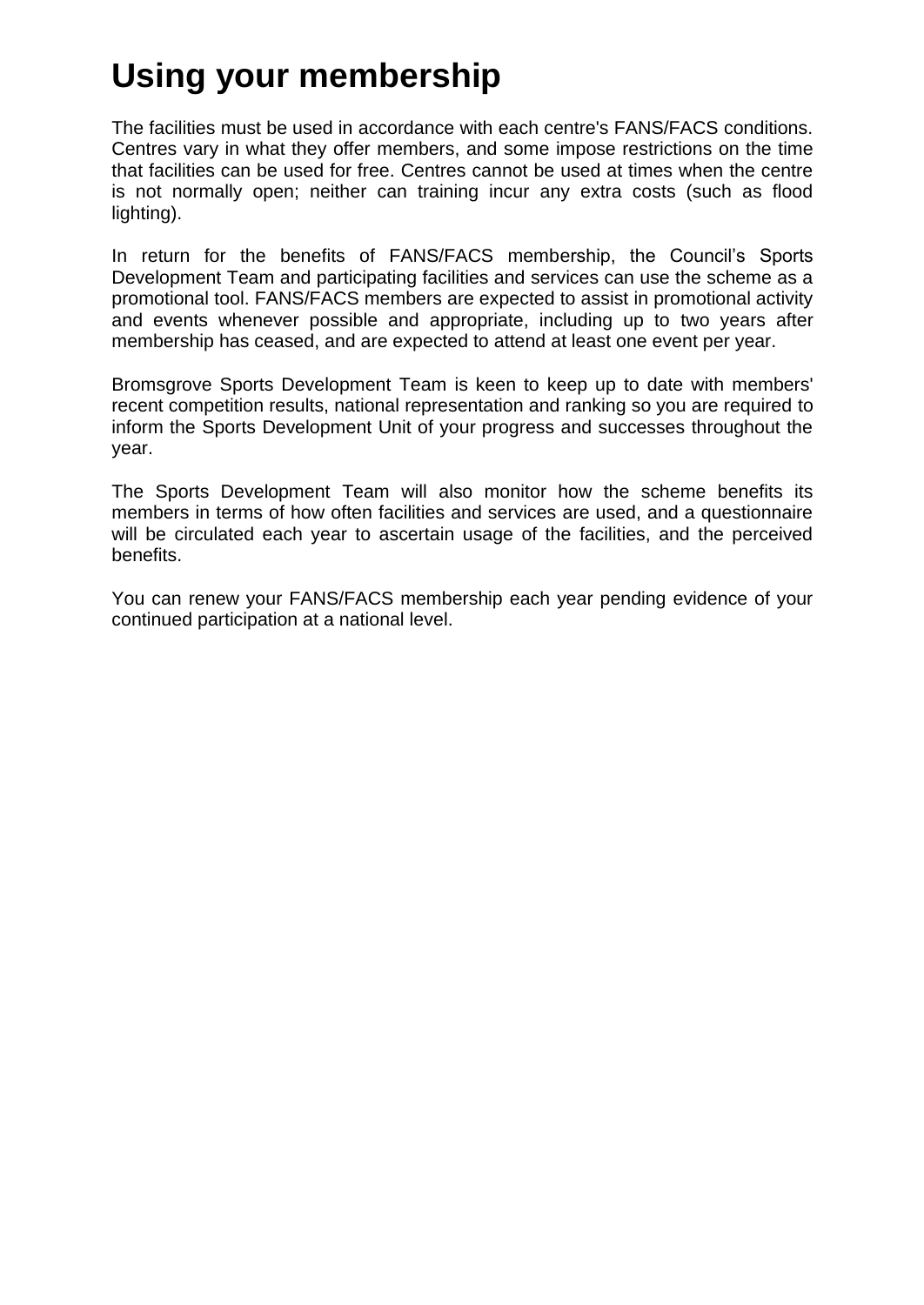# **FANS/FACS Centres**

The centres listed below all offer free access to FANS/FACS members. Each centre varies in what it can offer in terms of facilities and the times that they can be used. Please select the most appropriate centre that fits in best with your training schedule.

Before making your final selection, you should contact the Sports Development Officer to find out about any restrictions imposed by the centres.

| <b>Centre</b>                      | <b>Facilities Available</b>                                                                                                                    |
|------------------------------------|------------------------------------------------------------------------------------------------------------------------------------------------|
| Bromsgrove Sports & Leisure Centre | <b>Swimming Pool</b><br>Fitness Centre including a range of aerobic<br>and resistance equipment (over 16's only)<br>Trampolines<br>Sports hall |
| <b>Sanders Park</b>                | <b>Tennis Courts</b>                                                                                                                           |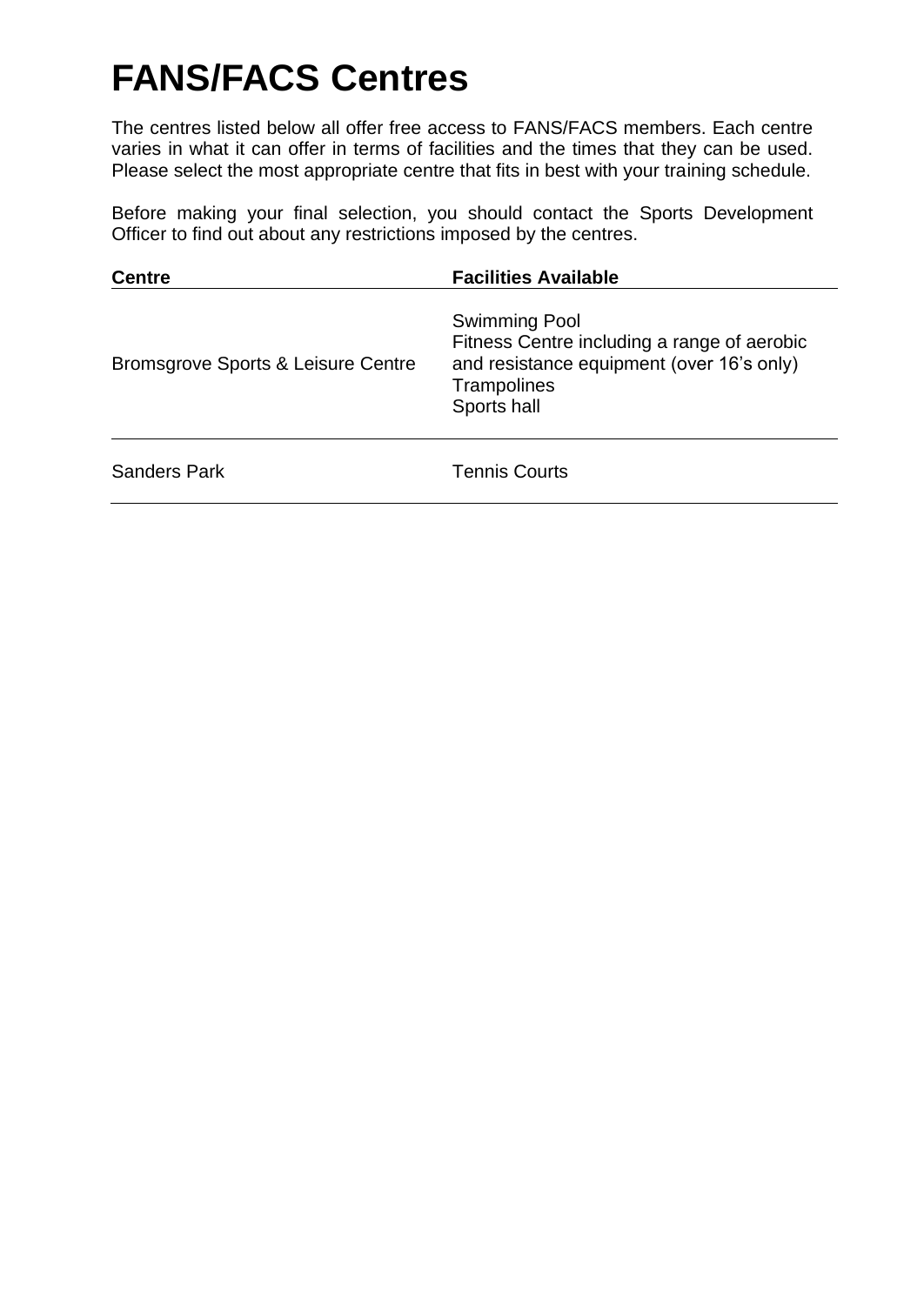### **Free Access for National Sportspeople/ Free Access for County Sportspeople Application form**

If you want to renew your membership for the FANS/FACS Scheme, please complete the attached form and return it to:

Amy Dobbins [amy.dobbins@bromsgroveandredditch.gov.uk](mailto:amy.dobbins@bromsgroveandredditch.gov.uk) Programme Support Assistant Developmental Services Redditch Borough Council, Town Hall Walter Stranz Square Redditch B98 8AH

**Don't forget to include:** 

- **Supporting evidence from your sport's governing body to confirm your status as national/county level sports person and;**
- **Two recent passport sized photos**

Please note that under the Data Protection Act (1998) the information which you provide on your application form will only be used for the reasons stated in this application pack. It will not be used for any other purpose. You have the right to access any information which the Council holds about you, and any requests for such information should, in the first instance, be addressed to the District Secretary at Bromsgrove District Council.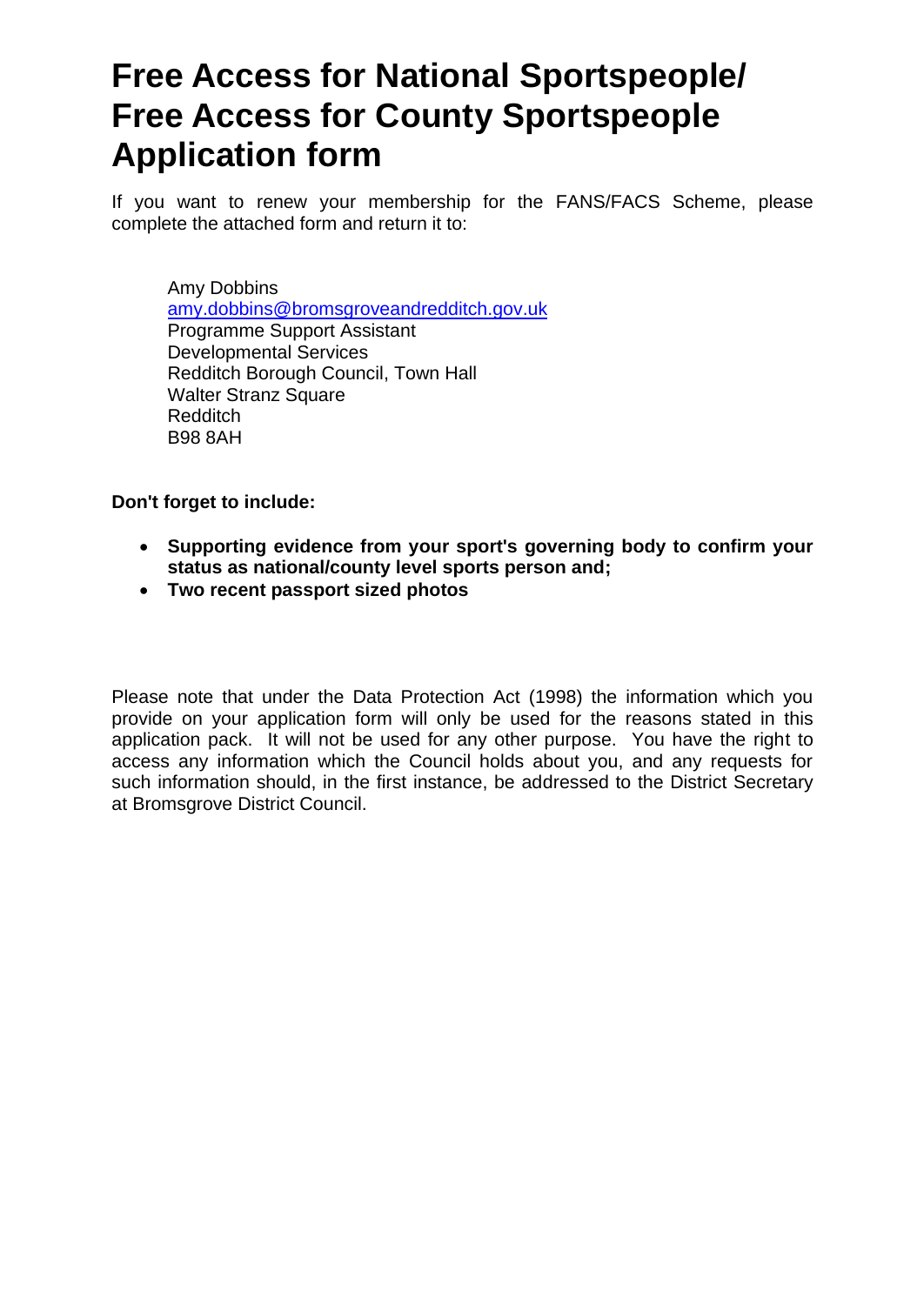## **FANS/FACS APPLICATION FORM**

#### **APPLICANT INFORMATION**

| Surname:                                                                 |                              |          |
|--------------------------------------------------------------------------|------------------------------|----------|
| Forenames:                                                               |                              |          |
| Date of Birth:                                                           |                              |          |
| Address:                                                                 |                              |          |
|                                                                          |                              |          |
| Postcode:                                                                |                              |          |
| Daytime Phone Number:                                                    | <b>Evening Phone Number:</b> |          |
| <b>Mobile Phone Number:</b>                                              |                              |          |
| E-mail Address:                                                          |                              |          |
| Sport (National/County Level):                                           | Ranking:                     |          |
| Do you have any medical conditions which we should be aware of? YES / NO |                              |          |
|                                                                          |                              |          |
| Do you have any allergies which we should be aware of?                   |                              | YES / NO |
| If 'Yes' please state:                                                   |                              |          |

#### **Please do not forget to fill in the second page of the application form.**

**Thank you**